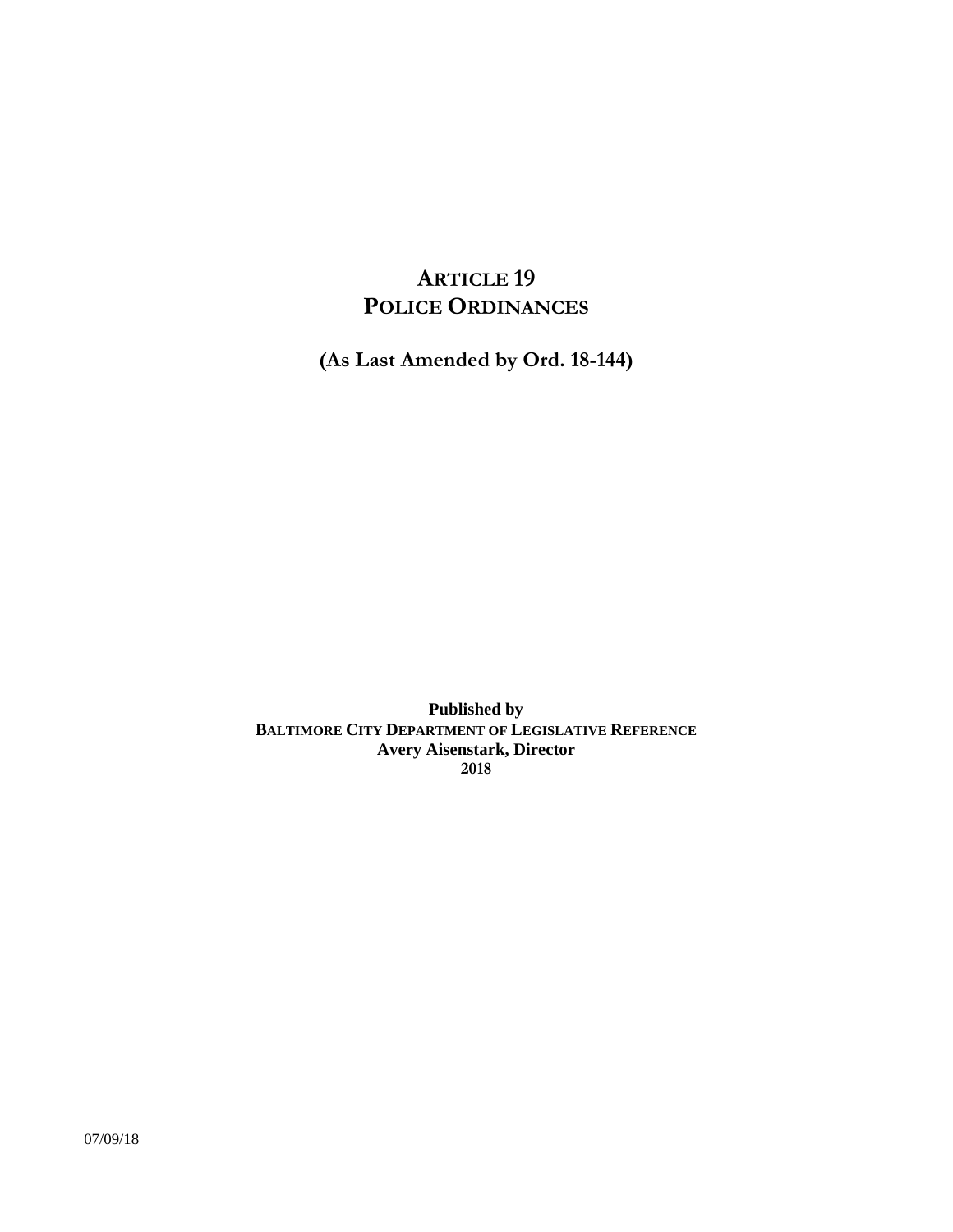## **SUBTITLE 43 PUBLIC NUISANCES**

### **§ 43-1. Definitions.**

(a) *In general*.

In this subtitle, the following terms have the meanings indicated.

(b) *Assignation*.

"Assignation" means an appointment or engagement for prostitution or any act in furtherance of the appointment or engagement.

(c) *Commissioner*.

"Commissioner" means the Police Commissioner of Baltimore City or the Commissioner's designee.

(d) *Controlled dangerous substance*.

"Controlled dangerous substance" means a substance listed in Schedule I or Schedule II under State Criminal Law Article § 5-402 or § 5-403.

(e) *Controlled paraphernalia*.

"Controlled paraphernalia" has the meaning stated in State Criminal Law Article § 5-101.

(f) *Crime of violence.*

"Crime of violence" has the meaning stated in State Criminal Law Article § 14-101.

(g) *Operator*.

"Operator" means any person who has charge, care, or control of a premises or structure.

(h) *Owner*.

"Owner" means the person in whose name a premises is recorded in the Land Records of Baltimore City.

(i) *Person*.

"Person" means:

- (1) an individual;
- (2) a partnership, firm, association, corporation, or other entity of any kind; and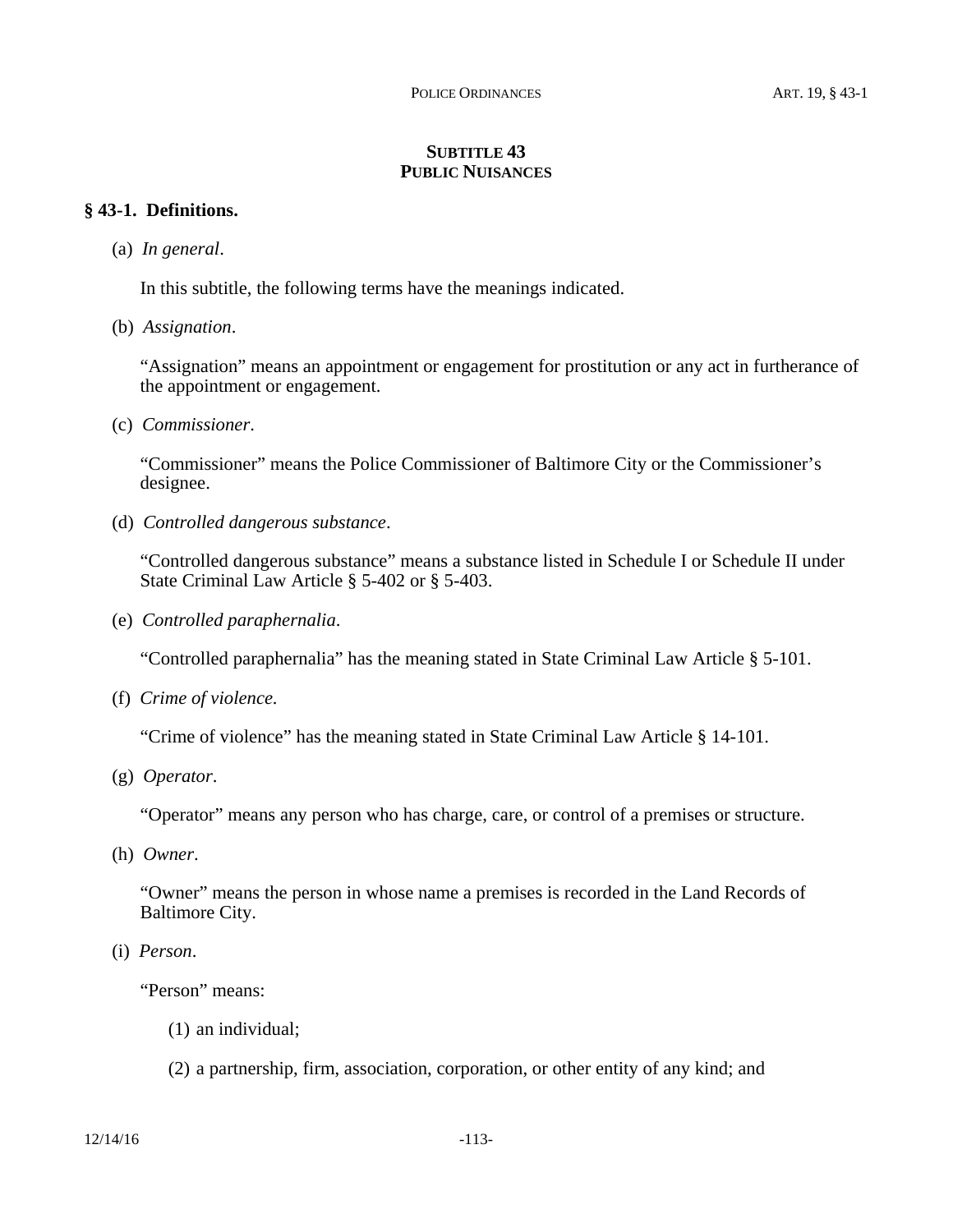#### ART. 19, § 43-1 BALTIMORE CITY CODE

- (3) a receiver, trustee, guardian, personal representative, fiduciary, or representative of any kind.
- (j) *Premises*.

"Premises" means all or any part of any land, building, or other structure.

(k) *Prostitution*.

"Prostitution" means the performance of a sexual act, sexual contact, or vaginal intercourse, as these terms are defined in State Criminal Law Article § 3-301, for hire.

- (l) *Public nuisance*.
	- (1) "Public nuisance" means any premises that, on 2 or more separate occasions within a 24 month period, were used:
		- (i) for prostitution, lewdness, or assignation;
		- (ii) for illegal adult entertainment;
		- (iii) by persons who assemble for the specific purpose of illegally administering a controlled dangerous substance;
		- (iv) for the illegal manufacture or distribution of:
			- (A) a controlled dangerous substance; or
			- (B) controlled paraphernalia;
		- (v) for the illegal storage or concealment of a controlled dangerous substance or controlled paraphernalia in sufficient quantity to reasonably indicate under all the circumstances an intent to manufacture, distribute, or dispense:
			- (A) a controlled dangerous substance; or
			- (B) controlled paraphernalia;
		- (vi) for gambling;
		- (vii) for storage or possession of stolen property;
		- (viii) for storage or possession of unregistered firearms;
		- (ix) for furtherance of a crime of violence;
		- (x) by persons who engage in a crime of violence on or near the premises; or
		- (xi) for criminal gang offenses prohibited under State Criminal Law Article 9, Subtitle 8.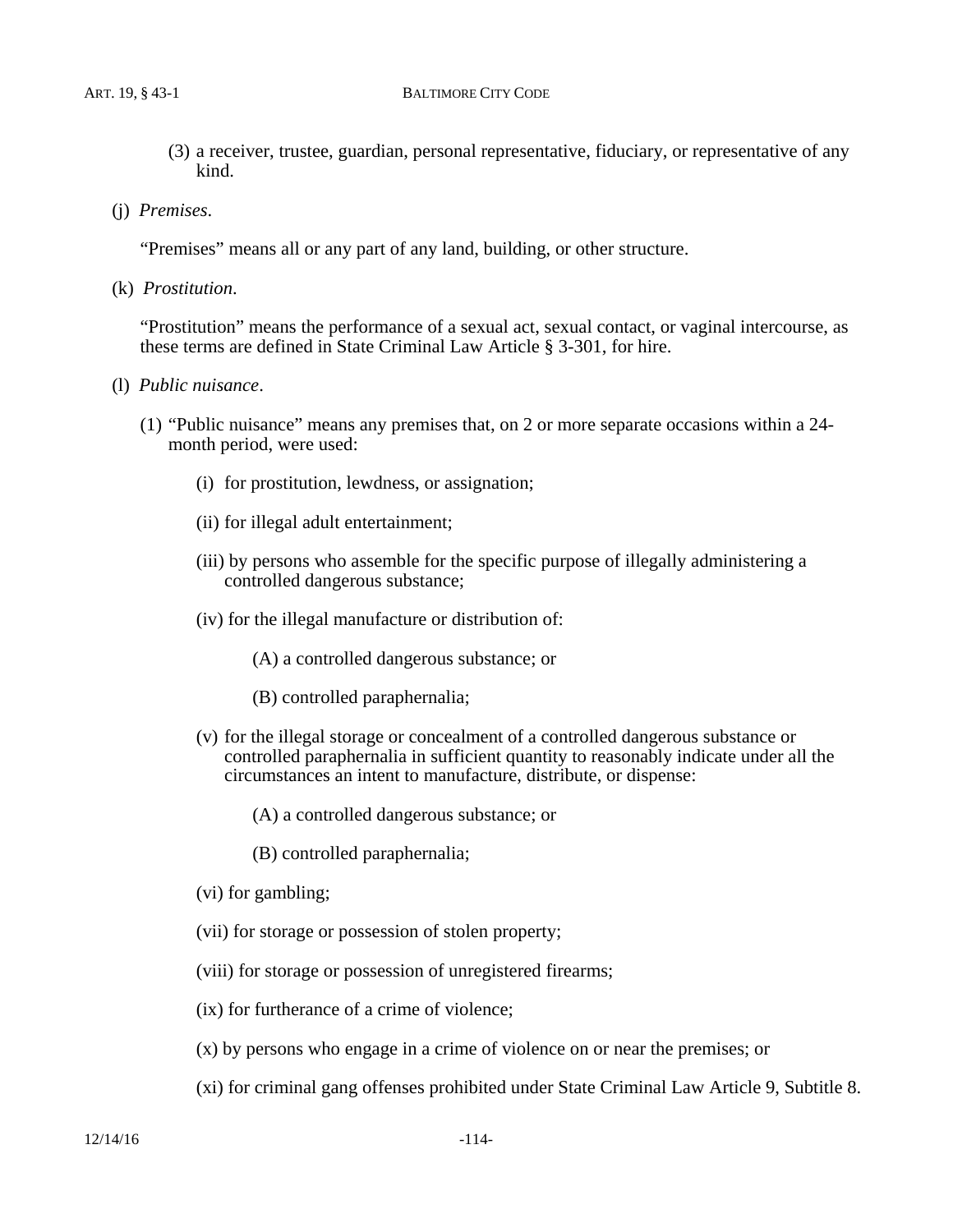(2) Two reports by police officers, written in the regular course of business, of a premises' having been used for activities described in paragraph (1) of this subsection are prima facie evidence that the premises are a public nuisance.

**Editor's Note:** Ordinance 08-012, amended this definition to add, in what is now paragraph (1), the requirement for "2 or more ... occasions" and to add new paragraph (2). Section 2 of Ord. 08-012 elaborates:

[T]his Ordinance applies to any 2 occasions within a 24-month period of the activities described in Article 19, § 43-1( $\hat{I}$ ), as amended by this Ordinance, as long as the 1<sup>st</sup> occasion occurred on or after January 2, 2007 and the 2<sup>nd</sup> occasion occurred on or after January 2, 2008. *(City Code, 1976/83, art. 19, §233.) (Ord. 86-642; Ord 89-373; Ord. 07-619; Ord. 08-012.)*

**§ 43-2.** *{Repealed by Ord. 07-619.}*

### **§ 43-3. Nuisance abatement authorized.**

(a) *Commissioner's basic authority.*

On determining that a public nuisance exists, the Commissioner may:

- (1) order the discontinuance of the public nuisance in the premises where the public nuisance exists; or
- (2) order the closing of the premises to the extent necessary to abate the nuisance.
- (b) *Limitations.*
	- (1) Except as specified in paragraph (2) of this subsection, if the premises consists entirely of residential units or mixed residential and other use units, and the public nuisance has occurred solely within 1 or more residential units, abatement authority is restricted to the residential units in which the public nuisance has occurred, and does not extend to any other unit in the premises.
	- (2) The restrictions of paragraph (1) of this subsection do not apply to a public nuisance occurring in any:
		- (i) motel;
		- (ii) hotel; or

(iii) rooming house or rooming unit, as those terms are defined in the Zoning Code of Baltimore City.

*(City Code, 1976/83, art. 19, §234(a).) (Ord. 86-642; Ord. 89-373; Ord. 99-547; Ord. 07-619.)*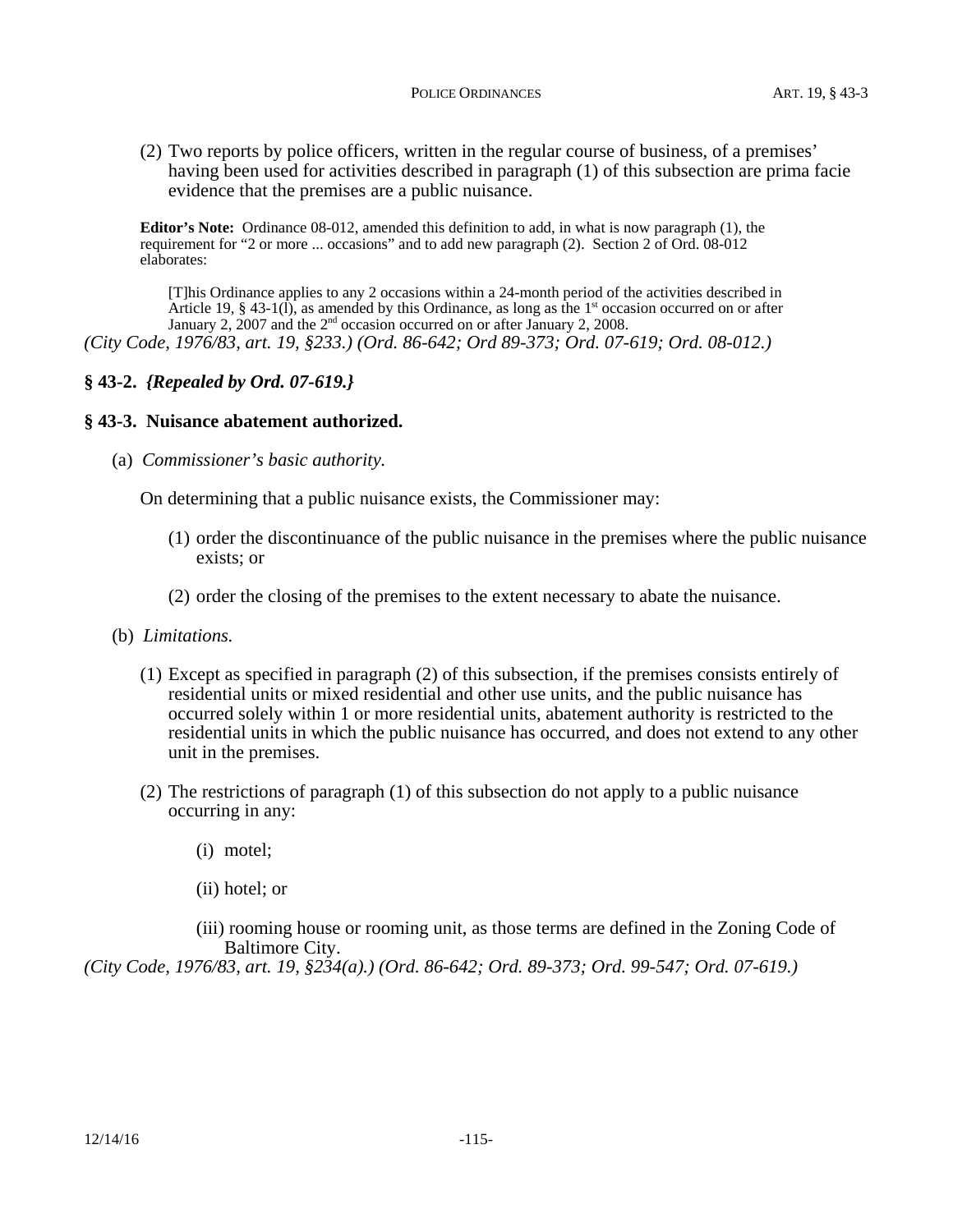## **§ 43-4. Notice and opportunity for hearing.**

(a) *In general.*

Before issuing an order under this subtitle, the Commissioner shall give notice and an opportunity for a hearing to the owner and any operator of the premises and to any commercial tenant of the premises.

(b) *Contents of notice.*

The notice shall state:

- (1) the date, place, and time of the hearing;
- (2) the right of the persons receiving the notice to be heard and to be represented at the hearing; and
- (3) the possible consequences of failure to appear, including the possible issuance of a default order directing the premises to be closed.
- (c) *Service and posting of notice.*
	- (1) The notice shall be given by personal service or by certified or registered mail to the owner, operator, and commercial tenant, as their names and addresses:
		- (i) are recorded in the Land Records of Baltimore City;
		- (ii) appear in the registration statement filed under City Code Article 13, Subtitle 4 {"Registration of Non-Owner-Occupied Dwellings, etc."}; or
		- (iii) are otherwise known or readily ascertainable.

(2) In addition, the notice shall be posted on the premises. *(City Code, 1976/83, art. 19, §234(b)(1) - (3).) (Ord. 86-642; Ord. 02-475; Ord. 07-619; Ord. 18-130.)*

## **§ 43-5. Applicable standards.**

(a) *Proof of knowledge not required*.

The Commissioner may order appropriate relief under § 43-3 of this subtitle without proof that an owner, operator, or tenant knew of the existence of the public nuisance.

(b) *Discontinuance not a bar to relief*.

Evidence that the nuisance has been discontinued at the time notice was provided or at the time of the hearing does not bar the Commissioner from imposing appropriate relief under § 43-3 of this subtitle.

*(City Code, 1976/83, art. 19, §234(d).) (Ord. 86-642; Ord. 07-619.)*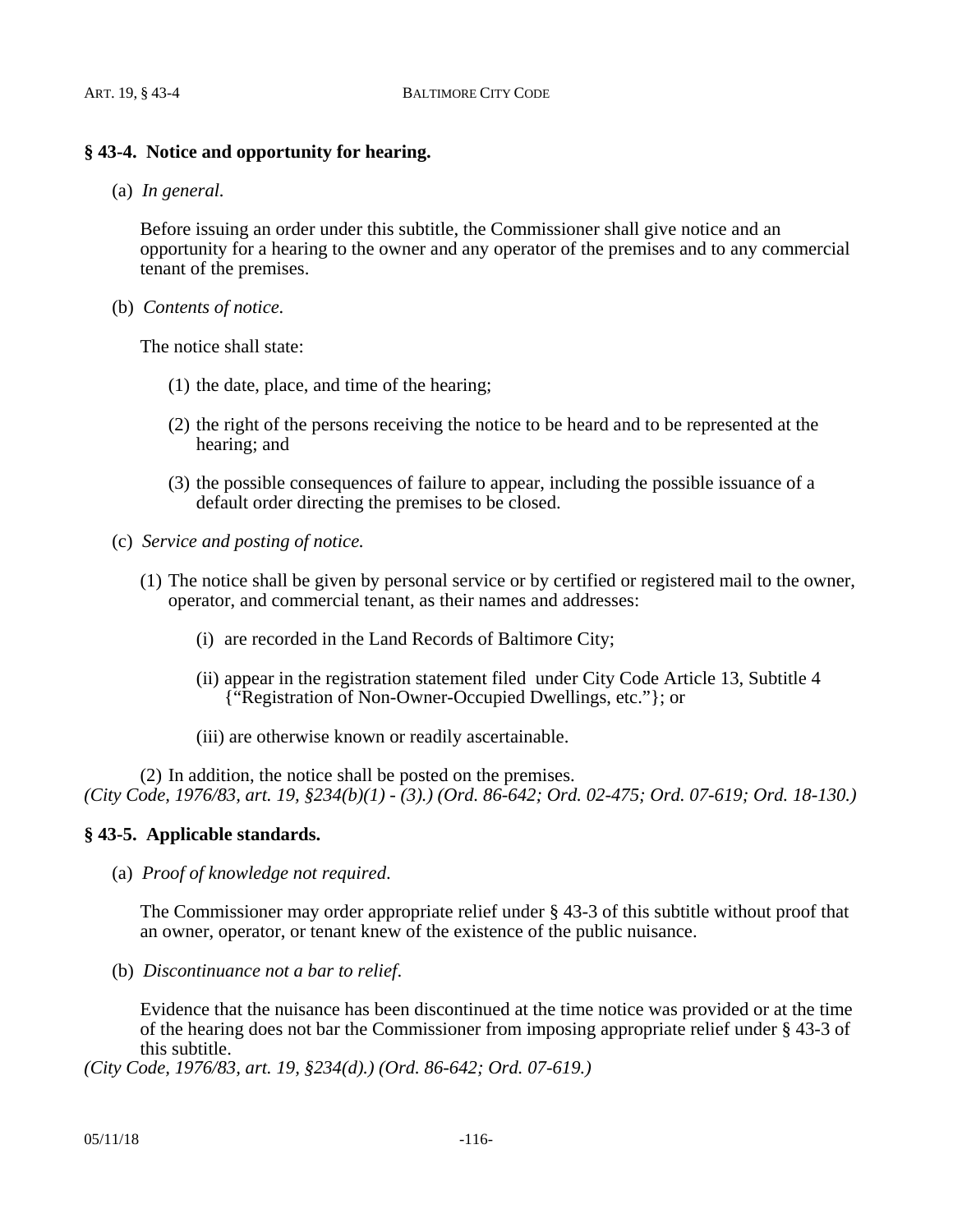#### **§ 43-6. Issuance and enforcement of order.**

(a) *Issuance of order or finding*.

Following the hearing procedure, the Commissioner shall:

- (1) on determining that a public nuisance exists, issue a written order in accordance with § 43-3 of this subtitle; or
- (2) on determining that a public nuisance does not exist, issue a written finding to that effect.
- (b) *Posting and notice of order.*

Following the hearing procedure, an order issued under this subtitle shall be posted on the premises and notice of the order shall be given to the persons and in the manner set forth in § 43-4 of this subtitle.

- (c) *Enforcement; period of closing.*
	- (1) After the order has been posted, as set forth in subsection (b) of this section, the order may be enforced on written directive of the Commissioner.
	- (2) A closing shall be for the period that the Commissioner reasonably may direct, but in no event may the closing be for longer than 1 year.
- (d) *Nature of closing.*

A closing directed by the Commissioner under this subtitle is not an act of possession, ownership, or control by the City of Baltimore.

- (e) *Modification*.
	- (1) The Commissioner may modify or rescind an order issued under this subtitle:
		- (i) an owner or tenant affected by the order submits to the Commissioner a written request for modification or rescission; and
		- (ii) a hearing is held on the request.
	- (2) An owner or tenant submitting a request under this subsection shall attach to the request any documents or other evidence that the owner or tenant wishes the Commissioner to consider in ruling on the request.
	- (3) The Commissioner may grant the request if the Commissioner determines that the nuisance has been abated.

*(City Code, 1976/83, art. 19, §234(b)(4), (c), (e), (g).) (Ord. 86-642; Ord. 07-619.)*

## **§ 43-7.** *{Repealed by Ord. 07-619.}*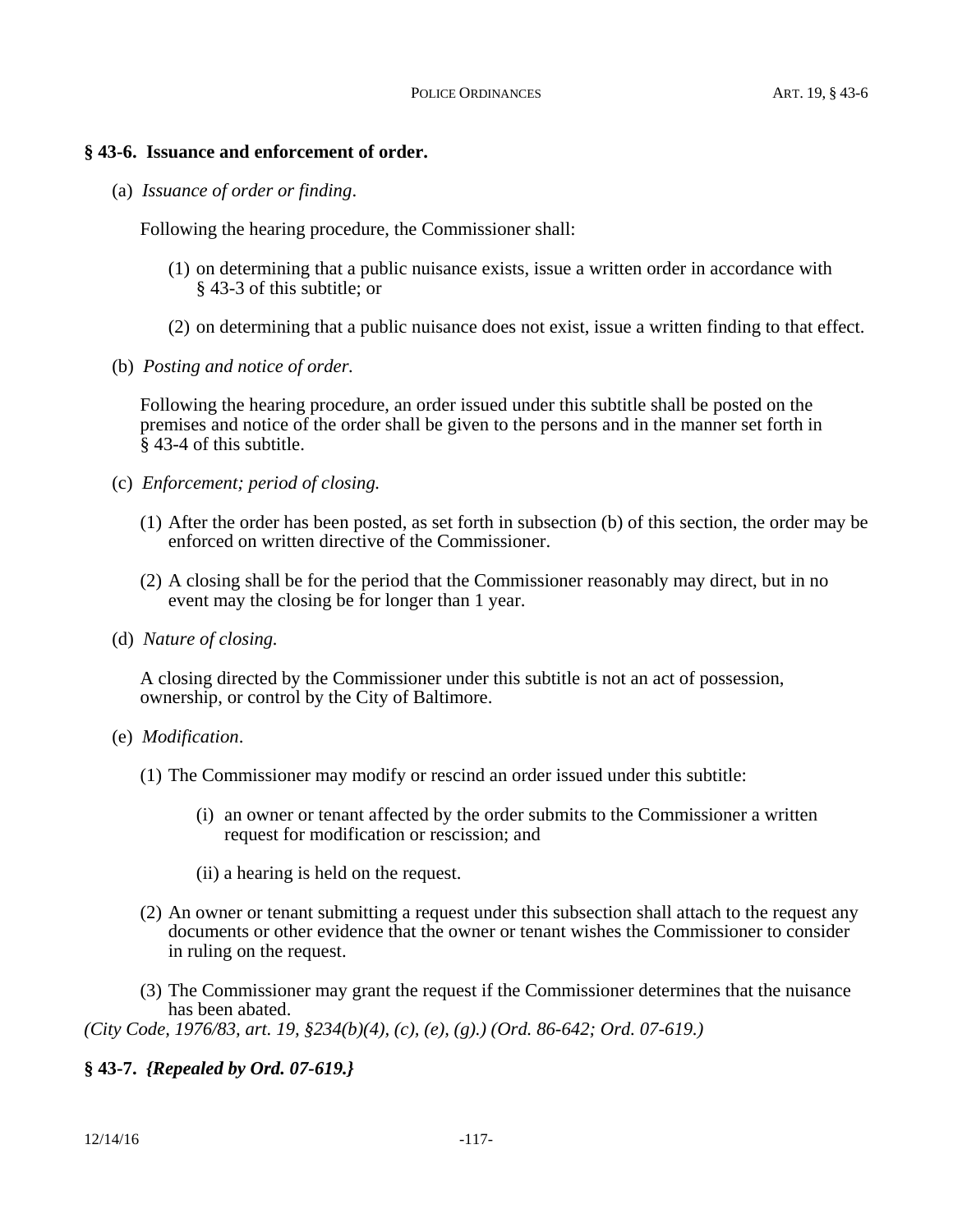## **§ 43-8. Rules and regulations.**

(a) *Commissioner to adopt*.

The Commissioner shall adopt rules, regulations, and hearing procedures as necessary or proper to carry out this subtitle.

(b) *Filing with Legislative Reference*.

A copy of all rules, regulations, and procedures must be filed with the Department of Legislative Reference before they take effect. *(City Code, 1976/83, art. 19, §237.) (Ord. 86-642; Ord. 89-373; Ord. 07-619.)*

#### **§ 43-9. Judicial and appellate review.**

(a) *Judicial review.*

Any person aggrieved by any act of the Commissioner taken under this subtitle may seek judicial review of that act by petition to the Circuit Court for Baltimore City in accordance with the Maryland Rules of Procedure.

(b) *Appellate review.*

A party to the judicial review may appeal the court's final judgment to the Court of Special Appeals in accordance with the Maryland Rules of Procedure. *(City Code, 1976/83, art. 19, §238.) (Ord. 86-642; Ord. 04-672; Ord. 07-619.)*

#### **§ 43-10.** *{Reserved}*

#### **§ 43-11. Prohibited conduct.**

(a) *Destruction, etc., of posted order*.

No person may destroy, remove, or deface an order posted by the Commissioner under this subtitle.

(b) *Failure to obey order.*

No person may:

- (1) intentionally disobey any proper order issued by the Commissioner under this subtitle; or
- (2) use or occupy or permit any other person to use or occupy any premises ordered closed under this subtitle.
- (c) *Liability for unauthorized occupancy*.

If any person uses or occupies or permits any other person to use or occupy any premises ordered closed by the Commissioner: